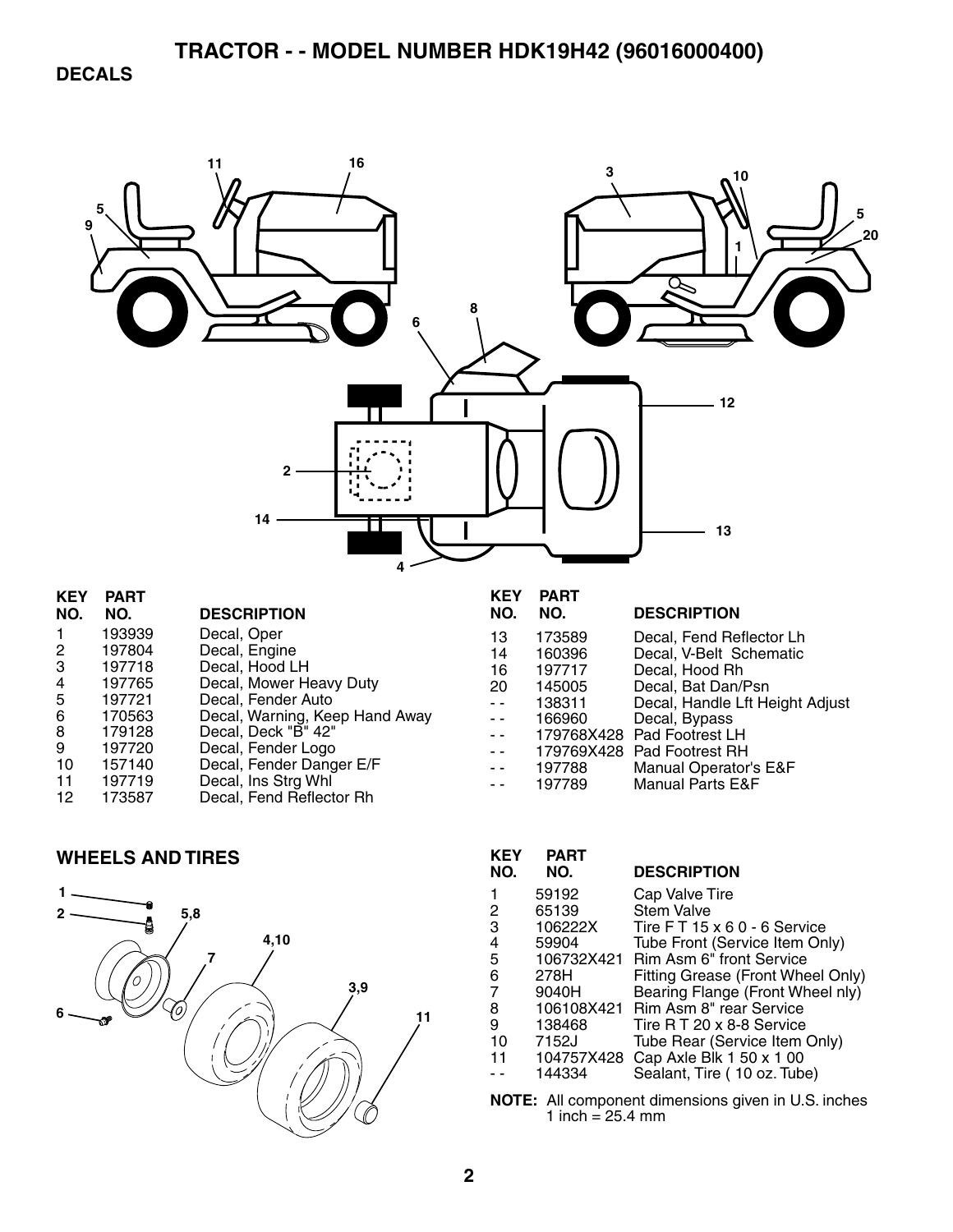#### **SCHEMATIC**

START  $\vert B + S + A1 \vert$ 

NONE

02731



SERVICING OF UNIT, THEY SHOULD BE REPLACED TO PROPERLY SECURE YOUR WIRING.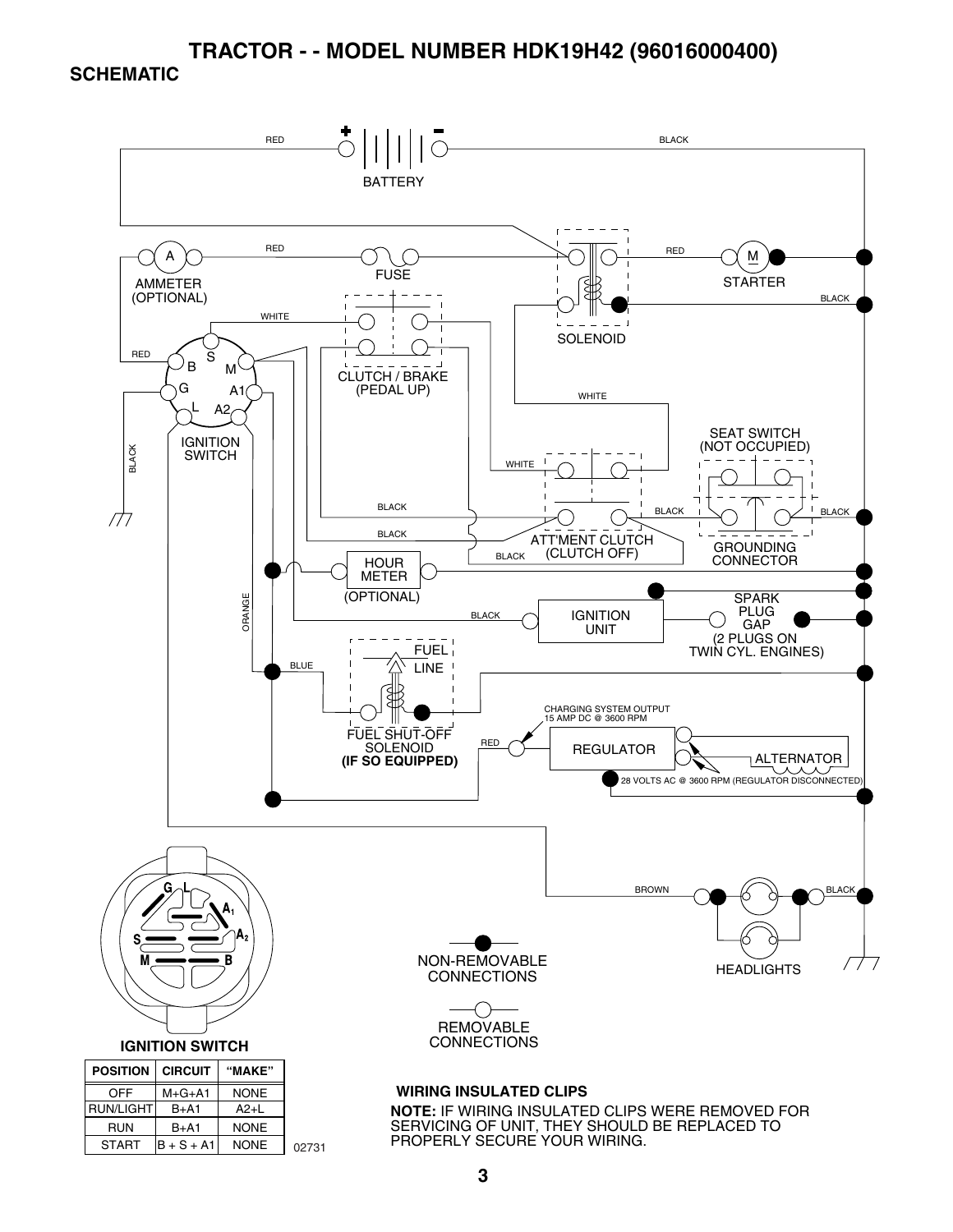**TRACTOR - - MODEL NUMBER HDK19H42 (96016000400) ELECTRICAL** 

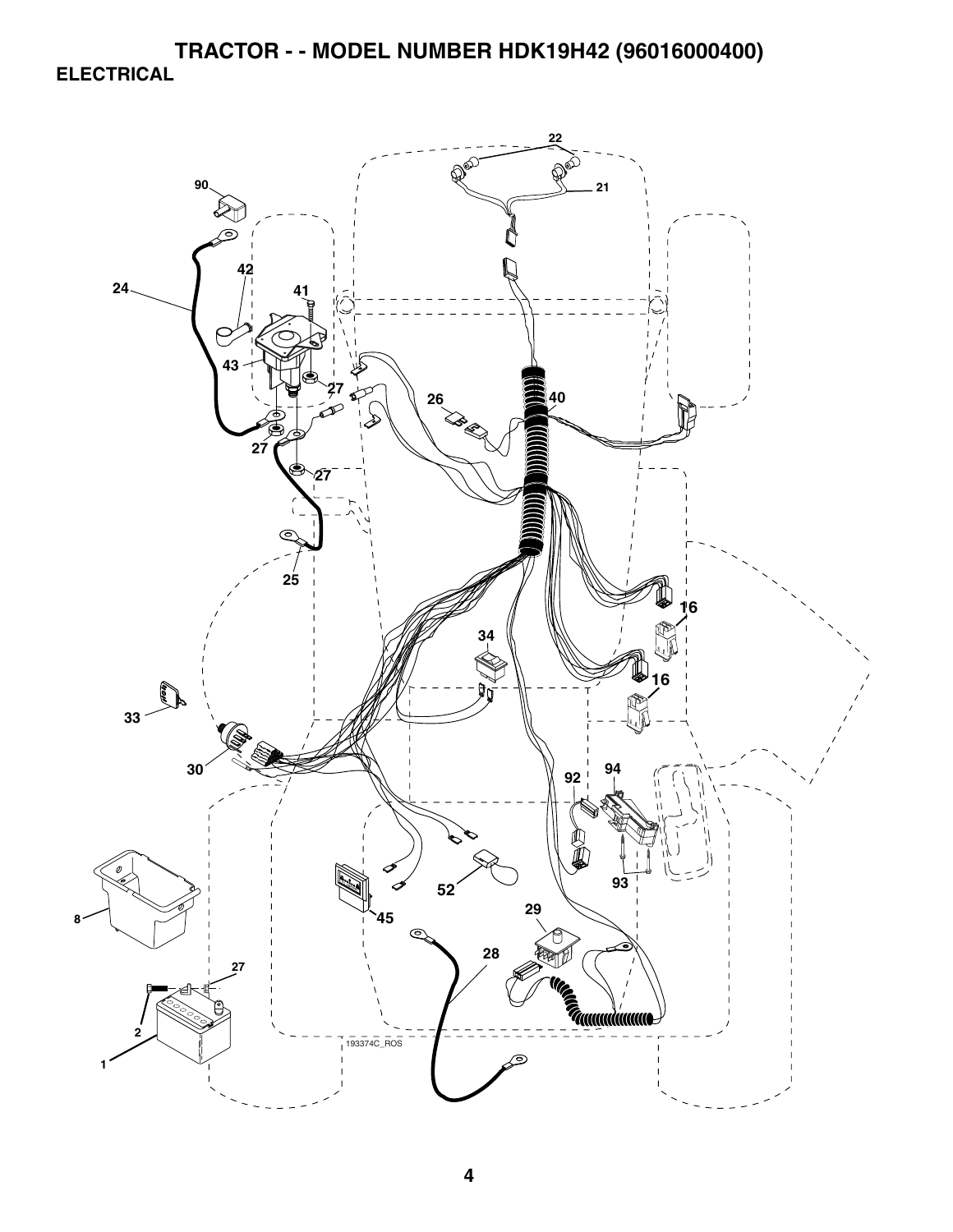| <b>KEY</b><br>NO. | <b>PART</b><br>NO. | <b>DESCRIPTION</b>                    |
|-------------------|--------------------|---------------------------------------|
| 1                 | 144927             | Battery                               |
| 2                 | 74760412           | Bolt Hex Hd 1/4-20 unc x 3/4          |
| 8                 | 176689             | <b>Box Battery</b>                    |
| 16                | 176138             | Switch Interlock                      |
|                   | 21 183759          | <b>Harness Socket Light</b>           |
| 22                | 4152J              | Bulb, Light # 1156                    |
|                   | 24 4799J           | <b>Cable Battery</b>                  |
|                   | 25 146147          | Cable Battery 6 Ga. Red w/16 wire 44" |
| 26                | 175158             | Fuse                                  |
|                   | 27 73510400        | Nut Keps Hex 1/4-20 unc               |
|                   | 28 4207J           | Cable Ground 12" Blk 6 Ga.            |
| 29                | 192749             | <b>Switch Seat</b>                    |
|                   | 30 193350          | Switch Ign                            |
|                   | 33 140401          | Key Ign Molded Generic                |
| 34                | 110712X            | Switch Light/Reset                    |
|                   | 40 193374          | Harness Ign                           |
|                   | 41 71110408        | Bolt Fin Hex 1/4-20 unc x 1/2         |
| 42                | 131563             | <b>Cover Terminal Red</b>             |
| 43                | 192507             | Solenoid                              |
|                   |                    | Ammeter                               |
| 52                | 141940             | Protection Loop                       |
|                   | 90 180449          | Cover Terminal                        |
|                   | 92 193465          | Harness Pigtail Reverse Switch        |
| 93                | 192540             | Screw Plastite 10-1/4 x 2.0           |
| 94                | 191834             | Module Reverse ROS                    |

**NOTE:** All component dimensions given in U.S. inches 1 inch  $= 25.4$  mm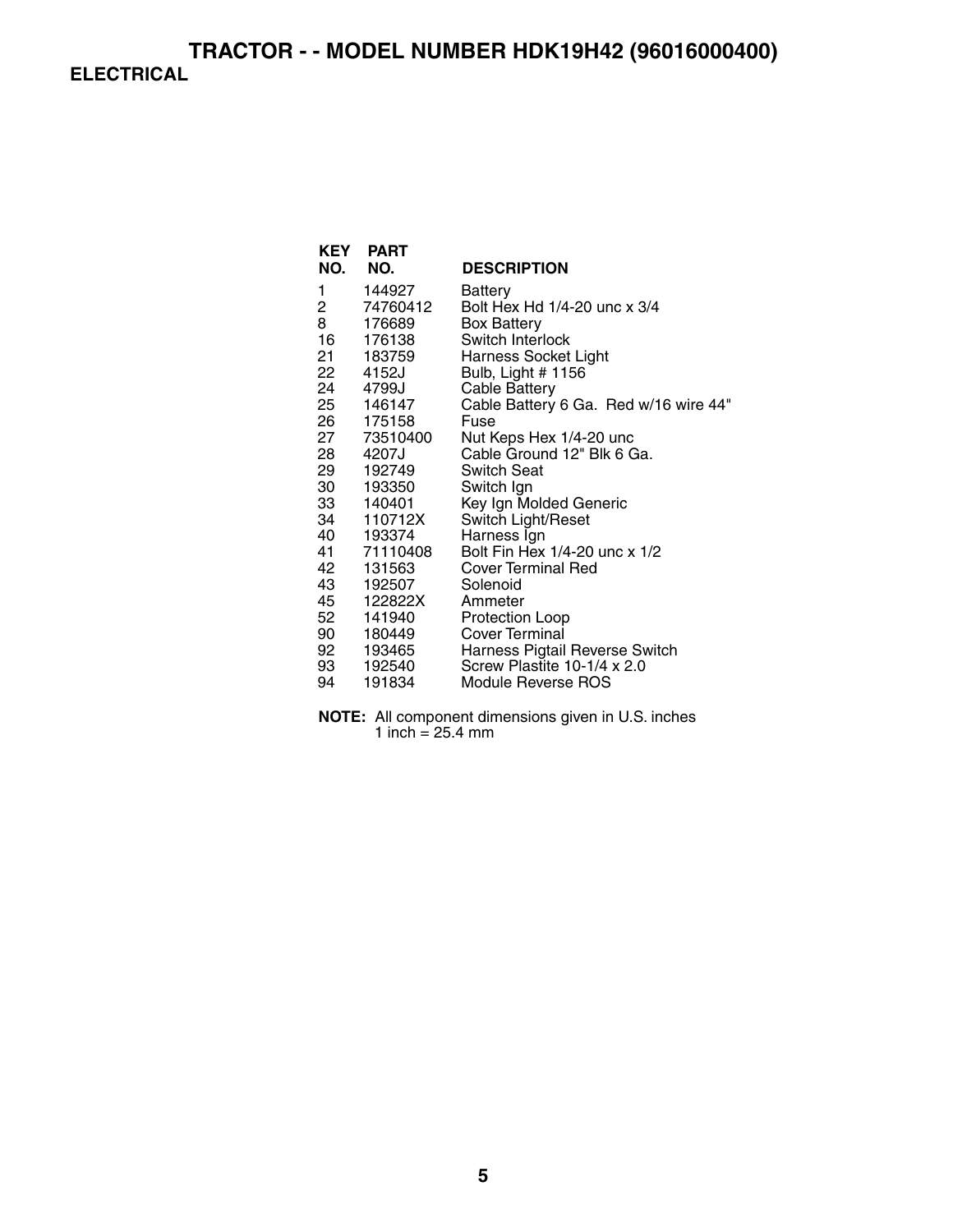**CHASSIS** 

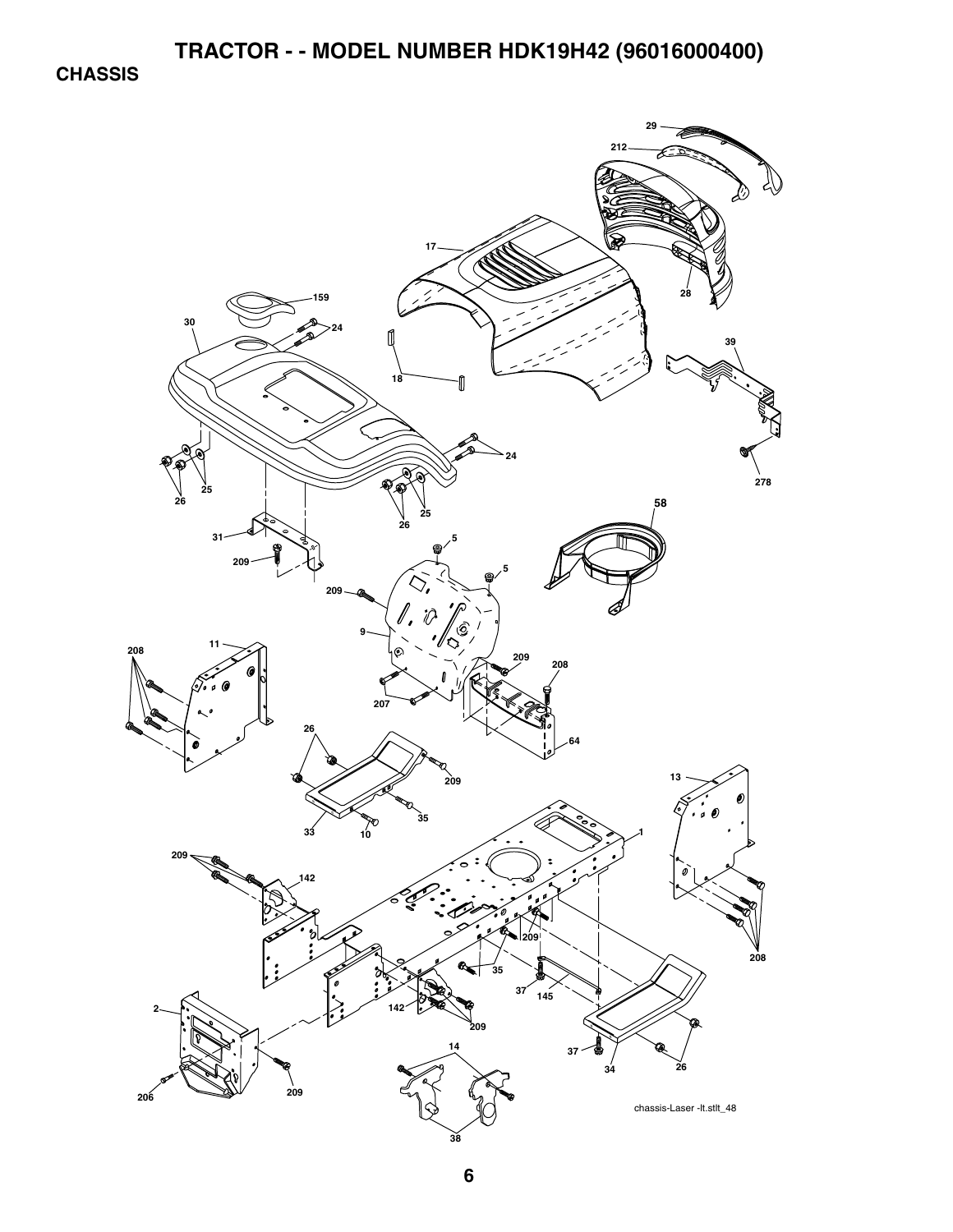**CHASSIS** 

| NO.        | <b>KEY PART</b><br>NO. | <b>DESCRIPTION</b>                                           |
|------------|------------------------|--------------------------------------------------------------|
|            |                        |                                                              |
| 1          | 174619                 | Chassis                                                      |
| 2          | 176554                 | Drawbar                                                      |
| 5          | 155272                 | <b>Bumper Hood/Dash</b>                                      |
| 9          | 193511X012 Dash P/L    |                                                              |
| 10         | 72140608               | Bolt Carriage 3/8-16 x 1                                     |
| 11         | 174996                 | Panel Dash Lh                                                |
| 13         |                        | 179174X010 Panel Dash Rh                                     |
| 14         | 17490608               | Screw Thdrol 3/8-16 x 1/2                                    |
| 17         | 183394X613 Hood        |                                                              |
| 18         | 184921                 | <b>Bumper Hood</b>                                           |
| 24         | 74780616               | Bolt Fin Hex 3/8-16 unc x 1 Gr. 5                            |
| 25<br>26   | 19131312               | Washer 13/32 x 3/4 x 12 Ga.<br>Nut Lock Hex W/Ins 3/8-16 unc |
| 28         | 73800600<br>183552     |                                                              |
| 29         | 183549X599 Lens Grille | Grille/Lens Asm (Includes Nos. 29 and 212)                   |
| 30         | 192528X613 Fender      |                                                              |
| 31         | 136619                 | <b>Bracket Fender</b>                                        |
| 33         | 179716X613 Footrest LH |                                                              |
| აა<br>34   | 179717X613 Footrest RH |                                                              |
| 35         | 72110606               | Bolt Rdhd Sqnk 3/8-16 x 3/4                                  |
| 37         | 17490508               | Screw Thdrol 6/16-18 x 1/2 TYT                               |
| 38         | 175710                 | <b>Bracket Asm Pivot Mower Rear</b>                          |
| 39         | 174714                 | <b>Bracket Pivot</b>                                         |
| 58         | 184462                 | Duct Air                                                     |
| 64         | 154798                 | Dash Lower STLT                                              |
| 142        | 175702                 | <b>Plate Reinforcement STLT</b>                              |
| 145        | 156524                 | Rod Pivot Chassis/Hood                                       |
| 159        | 169473X428 Cupholder   |                                                              |
| 206        | 170165                 | Bolt Shoulder 5/16-18                                        |
| 207        | 17670508               | Screw Thdrol 5/16-18 x 1/2                                   |
| – ,<br>208 | 17670608               | Screw Thdrol 3/8-16 x 1/2                                    |
| 209        | 17000612               | Screw Hexwsh Thdr 3/8-16 x 3/4                               |
|            | 212 183550             | Insert Lens Reflective                                       |
| 278        | 191611                 | Screw 10 x 3/4 Single Lead Hex                               |
| - -        | 5479J                  | Plug BTN BIK                                                 |
| - -        | 187801                 | <b>Plug Dome Plastic</b>                                     |

**NOTE:** All component dimensions given in U.S. inches 1 inch  $= 25.4$  mm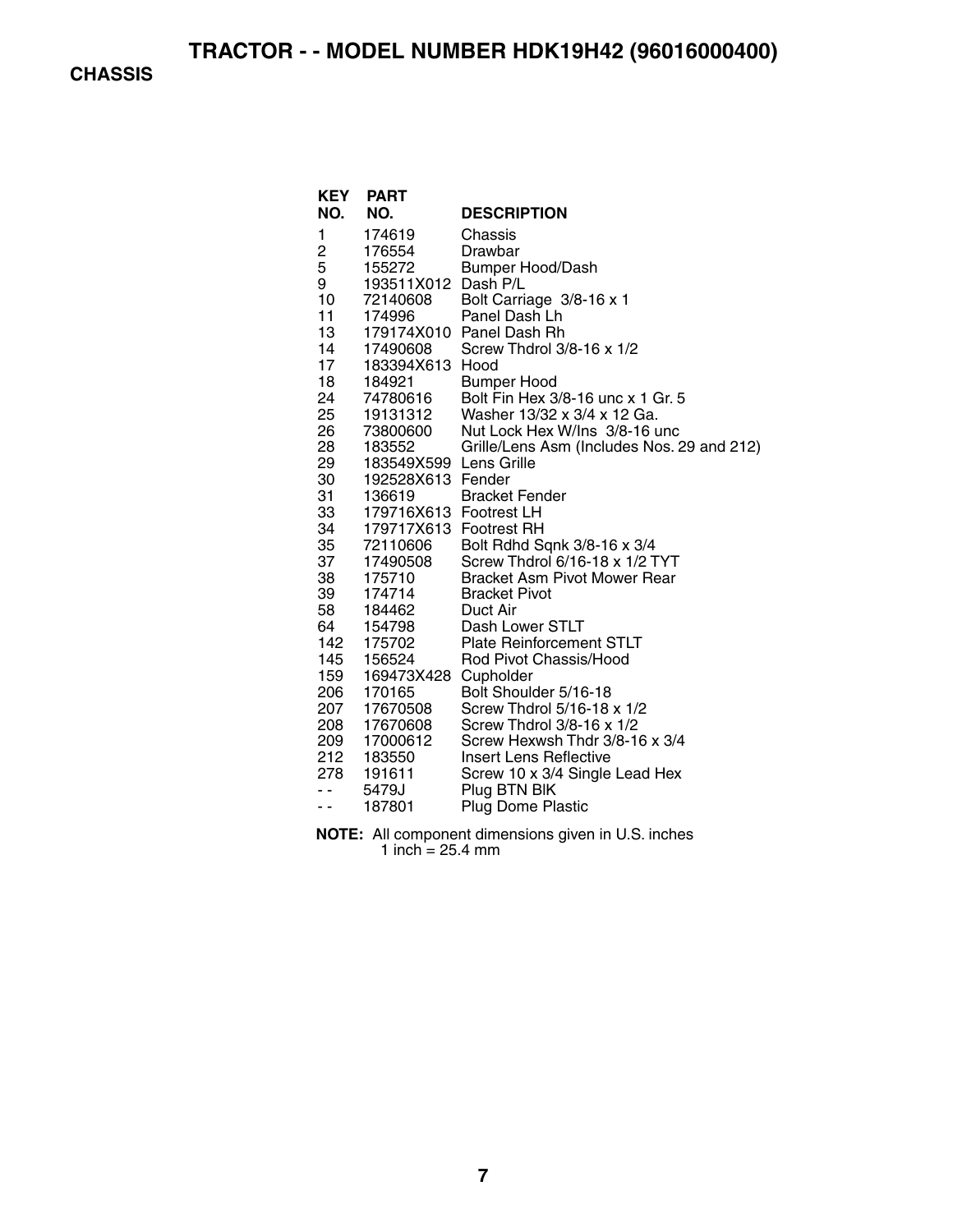**DRIVE** 

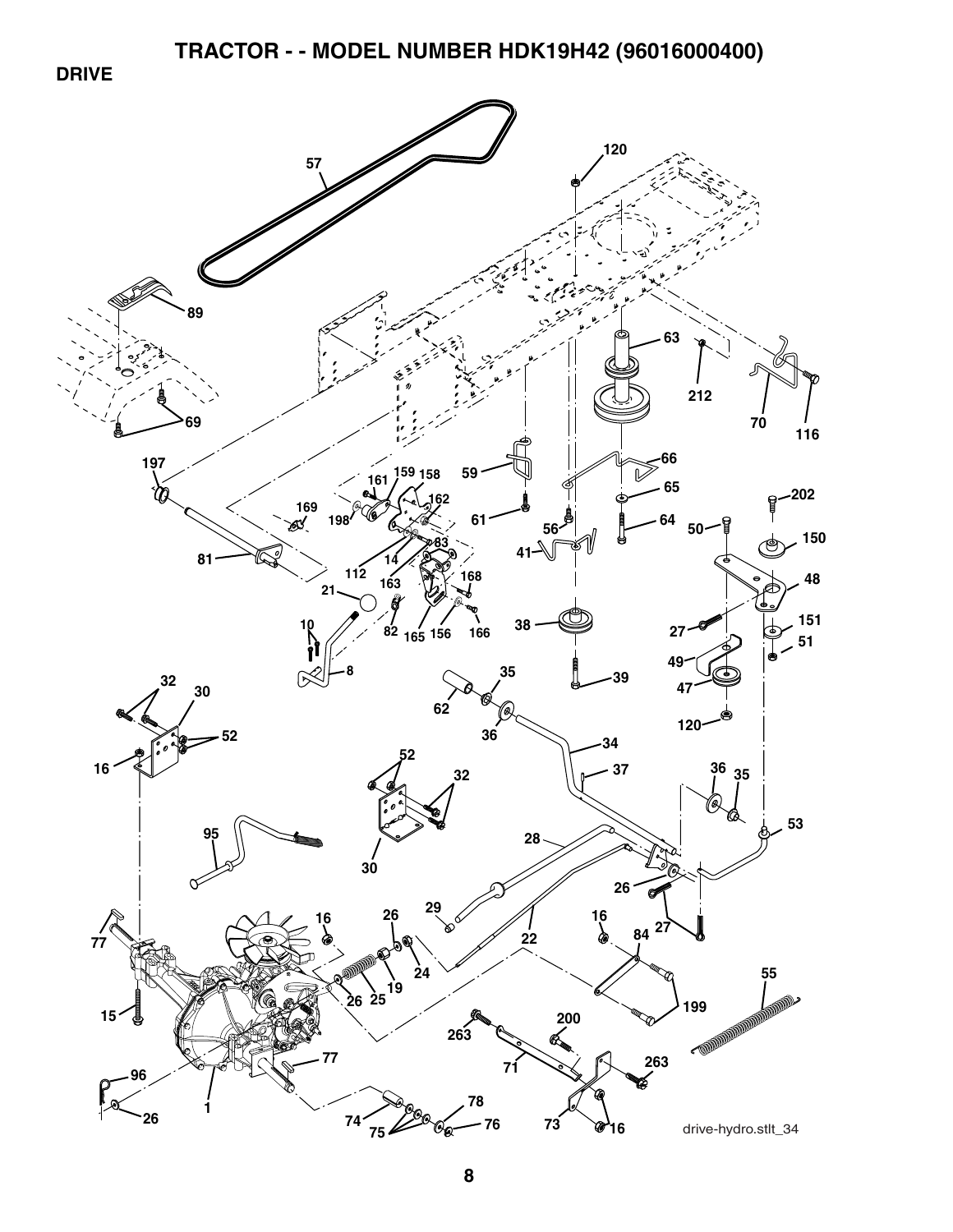#### **DRIVE**

| KEY<br>NO. | <b>PART</b><br>NO. | <b>DESCRIPTION</b>                                                              | <b>KEY</b><br>NO. | <b>PART</b><br>NO.         | <b>DESCRIPTION</b>                                                  |
|------------|--------------------|---------------------------------------------------------------------------------|-------------------|----------------------------|---------------------------------------------------------------------|
| 1          | .                  | Transaxle Hydro Gear 314-0510<br>(Order Parts From Transaxle Manu-<br>facturer) | 66<br>69<br>70    | 154778<br>142432<br>134683 | Keeper Belt Engine<br>Screw Hex Wsh Hi-Lo 1/4-1/2 unc<br>Guide Belt |
| 8          | 192706             | Rod Shift                                                                       | 71                | 169183                     | Strap Torque Lh Hydro                                               |
| 10         | 76020416           | Pin Cotter 1/8 x 1 CAD                                                          | 73                | 169182                     | Strap Torque Rh Hydro                                               |
| 14         | 10040400           | Washer Lock Hvy Helical                                                         | 74                | 137057                     | Spacer, Axle                                                        |
| 15         | 74490544           | Bolt, Hex FLGHD 5/16-18 Gr. 5                                                   | 75                | 121749X                    | Washer 25/32 x 1-1/4 x 16 Ga.                                       |
| 16         | 73800500           | Nut Lock Hex W/Ins 5/16-18 unc                                                  | 76                | 12000001                   | E-Ring                                                              |
| 19         | 73800600           | Nut Lock Hex W/Wsh 3/8-16 unc                                                   | 77                | 123583X                    | Key, Square                                                         |
| 21         | 171674             | Knob                                                                            | 78                | 121748X                    | Washer 25/32 x 1-5/8 x 16 Ga.                                       |
| 22         | 169498             | Rod, Brake Hydro                                                                | 81                | 165596                     | Shaft Asm. Cross Hydro                                              |
| 24         | 73350600           | <b>Nut</b>                                                                      | 82                | 165711                     | Spring Torsion T/A                                                  |
| 25         | 106888X            | Spring, Brake Rod                                                               | 83                | 19171216                   | Washer 17/32 x 3/4 x 16 Ga.                                         |
| 26         | 19131316           | Washer                                                                          | 84                | 169594                     | Link Transaxle                                                      |
| 27         | 76020412           | Pin Cotter 1/8 x 3/4 CAD.                                                       | 89                |                            | 192056X428 Console, Shift                                           |
| 28         | 175765             | Rod, Parking Brake                                                              | 95                | 170201                     | Control Asm Bypass Hydro                                            |
| 29         | 71673              | Cap, Parking Brake                                                              | 96                | 4497H                      | Retainer Spring 1" Zinc/Cad                                         |
| 30         | 169592             | Bracket, Transaxle                                                              | 112               | 19091210                   | Washer 9/32 x 3/4 x 10 Ga.                                          |
| 32         | 74760512           | Bolt Hex Hd 5/16-18 unc x 3/4                                                   | 116               | 72140608                   | Bolt RDHD SQNK 3/8-16 unc x 1                                       |
| 34         | 175578             | Shaft, Foot Pedal                                                               | 120               | 73900600                   | Nut Lock Flg 3/8-16 unc                                             |
| 35         | 120183X            | Bearing, Nylon                                                                  | 150               | 175456                     | <b>Spacer Retainer</b>                                              |
| 36         | 19211616           | Washer                                                                          | 151               | 19133210                   | Washer 13/32 x 2 x 10 Ga.                                           |
| 37         | 1572H              | Pin, Roll                                                                       | 156<br>158        | 166002                     | Washer Srrted 5/16 ID x 1.125                                       |
| 38         | 179114             | Pulley, Composite                                                               | 159               | 165589<br>183900           | <b>Bracket Shift Mount</b><br>Hub Shift                             |
| 39         | 72110622           | Bolt Rdhd 3/8-16 unc x 2-3/4 Gr. 5                                              | 161               | 72140406                   | Bolt Rdhd Sqnk 1/4-20 x 3/4 Gr. 5                                   |
| 41         | 175556             | Keeper, Belt Idler                                                              | 162               | 73680400                   | Nut Crownlock 1/4-20 unc                                            |
| 47         | 127783             | Pulley, Idler, V-Groove                                                         | 163               | 74780416                   | Bolt Hex Fin 1/4-20 unc x 1 Gr. 5                                   |
| 48         | 154407             | Bellcrank Clutch Grnd Drv STL                                                   | 165               | 165623                     | <b>Bracket Pivot Lever</b>                                          |
| 49         | 123205X            | Retainer, Belt                                                                  | 166               | 17490510                   | Screw 5/16-18 x 5/8                                                 |
| 50         | 72110612           | Bolt Carr Sh 3/8-16 x 1-1/2 Gr. 5                                               | 168               | 165492                     | Bolt Shoulder 5/16-18 x .561                                        |
| 51<br>52   | 73680600           | Nut Crownlock 3/8-16 unc                                                        | 169               | 165580                     | Plate Fastening Lt                                                  |
| 53         | 73680500           | Nut Crownlock 5/16-18 unc                                                       | 197               | 169613                     | Nyliner Snap-In 5/8" ID                                             |
| 55         | 105710X<br>105709X | Link, Clutch                                                                    | 198               | 169593                     | Washer Nyl 7/8 ID x .105                                            |
| 56         | 17060620           | Spring, Return, Clutch<br>Screw 3/8-16 x 1-1/4                                  | 199               | 169612                     | Bolt Shoulder 5/16-18 unc                                           |
| 57         | 140294             | V-Belt, Ground Drive                                                            | 200               | 72140508                   | Bolt Rdhd Sqnk 5/16-18 unc x 1                                      |
| 59         | 169691             | Keeper, Center Span                                                             | 202               | 72110614                   | Bolt Carr Sh 3/8-16 x 1-3/4 Gr. 5                                   |
| 61         | 17120614           | Screw 3/8-16 x .875                                                             | 212               | 145212                     | Nut Hex flange Lock                                                 |
| 62         | 8883R              | Cover, Pedal                                                                    | 263               | 17000612                   | Screw Hexwsh Thdr 3/8-16 x 3/4                                      |
| 63         | 175410             | Pulley, Engine                                                                  |                   |                            |                                                                     |
| 64         | 173937             | Bolt Hex 7/16-20 x 4 x Gr. 5-1.5 Thr                                            |                   |                            |                                                                     |
| 65         | 10040700           | Washer                                                                          |                   | 1 inch = $25.4$ mm         | <b>NOTE:</b> All component dimensions given in U.S. inches          |
|            |                    |                                                                                 |                   |                            |                                                                     |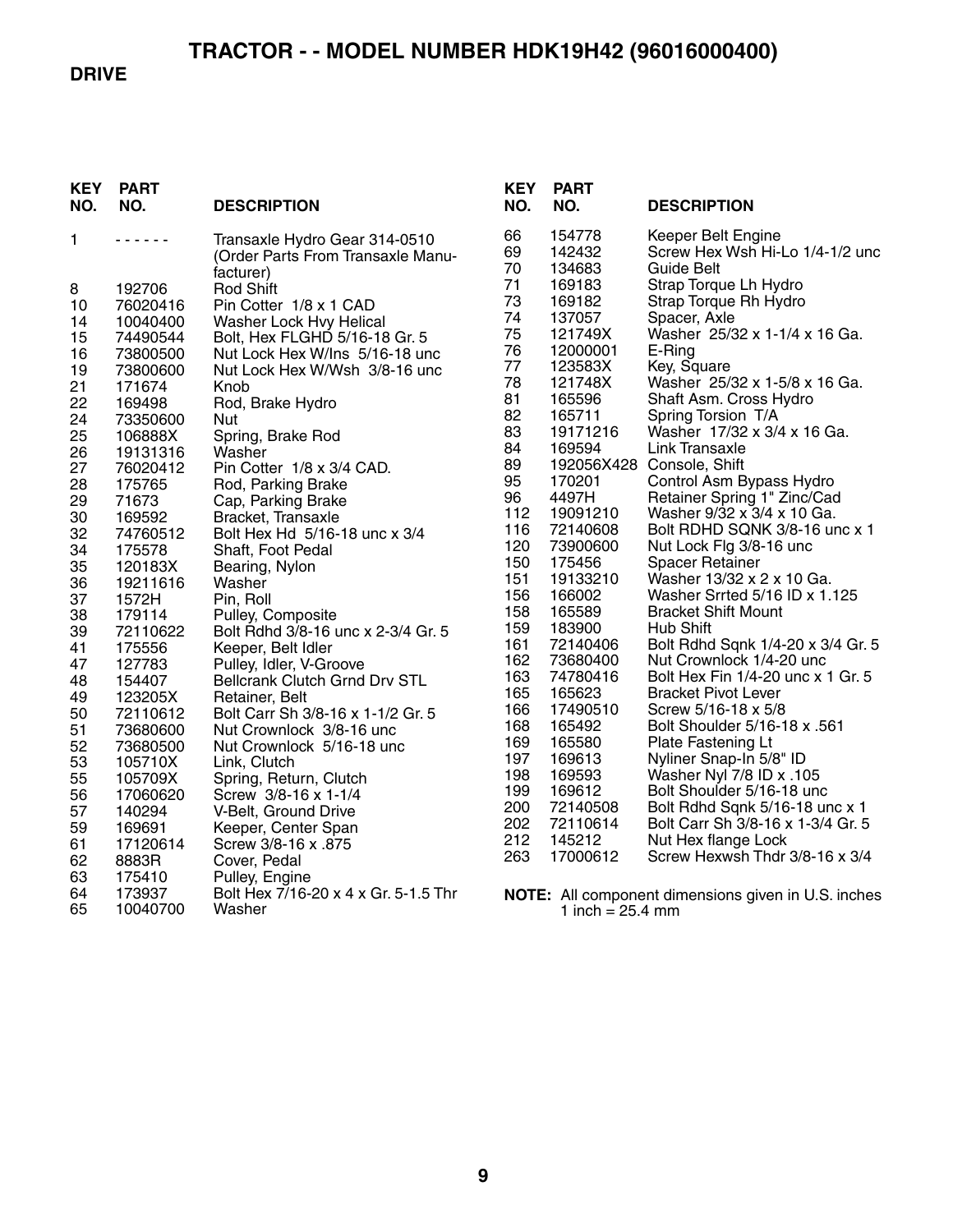# **TRACTOR - - MODEL NUMBER HDK19H42 (96016000400) STEERING ASSEMBLY**



steering\_pl.lt\_57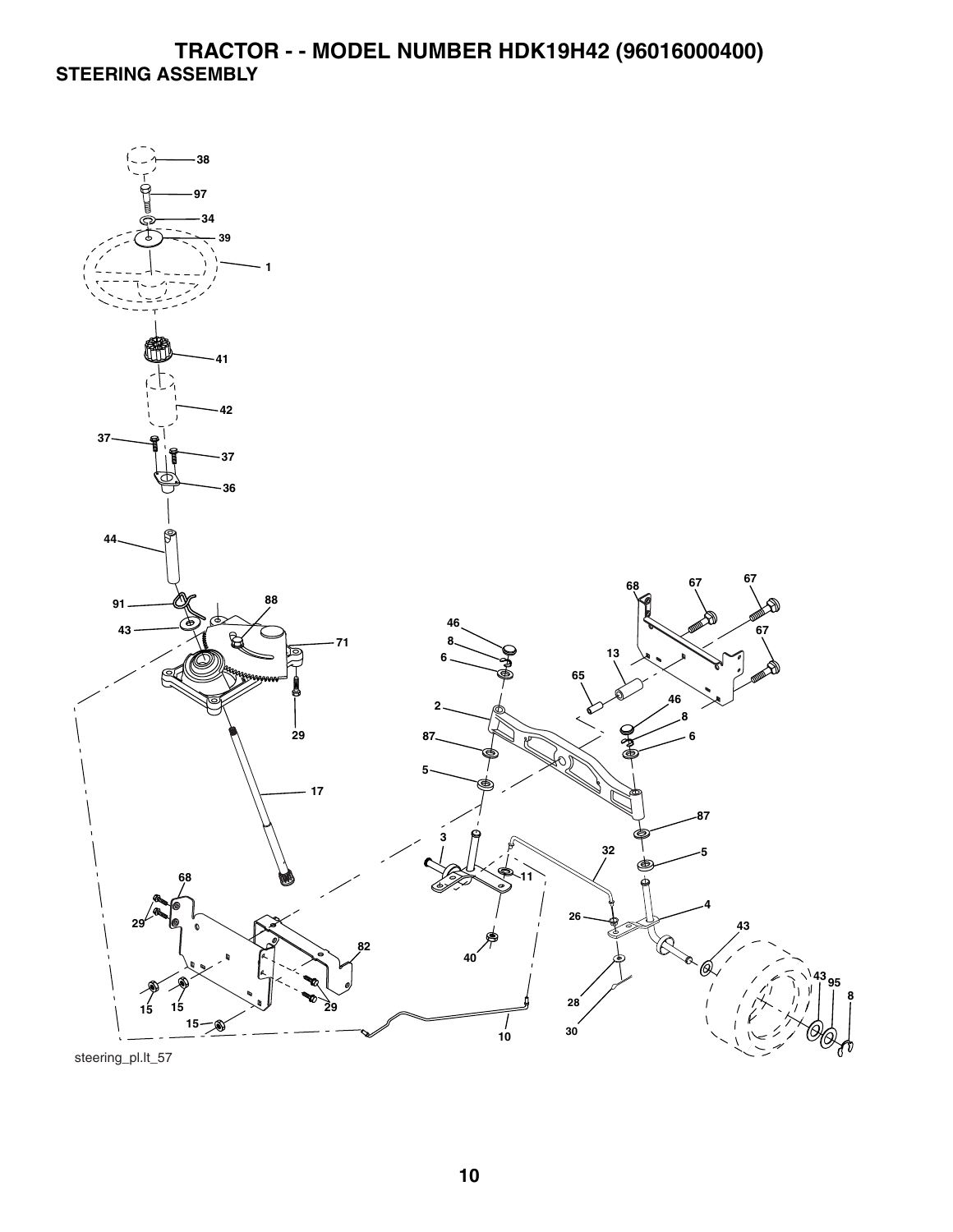**TRACTOR - - MODEL NUMBER HDK19H42 (96016000400) STEERING ASSEMBLY** 

| <b>KEY</b><br>NO. | <b>PART</b><br>NO. | <b>DESCRIPTION</b>                                    |
|-------------------|--------------------|-------------------------------------------------------|
| 1                 | 186093X428         | <b>Wheel Steering</b>                                 |
| $\overline{c}$    | 184706             | Axle Asm Cast Iron LT                                 |
| 3<br>4            | 169840             | Spindle Asm LH                                        |
| 5                 | 169839<br>6266H    | Spindle Asm RH<br><b>Bearing Race Thrust Harden</b>   |
| 6                 | 121748X            | Washer 25/32 x 1-5/8 x 16 Ga.                         |
| 8                 | 12000029           | Ring Klip #t5304-75                                   |
| 10                | 175121             | Link Drag                                             |
| 11                | 10040600           | Washer Lock Hvy Hlcl Spr 3/8                          |
| 13                | 136518             | Spacer Brg Axle Front                                 |
| 15                | 145212             | Nut Hex Flange Lock                                   |
| 17                | 190753             | <b>Shaft Asm Steering</b>                             |
| 26                | 126847X            | <b>Bushing Link Drag</b>                              |
| 28                | 19131416           | Washer 13/32 x 7/8 x 16 Ga.                           |
| 29                | 17000612           | Screw 3/8-16 x .75                                    |
| 30                | 76020412           | Pin Cotter 1/8 x 3/4                                  |
| 32<br>34          | 192757<br>10040500 | <b>Rod Tie</b>                                        |
| 36                | 155099             | Washer Lock Hvy Hlcl Spr. 5/16<br><b>Bushing Strg</b> |
| 37                | 152927             | Screw                                                 |
| 38                | 186095X428         | Insert Cap Strg Wh                                    |
| 39                | 19113812           | Washer 11/32 ID x 2-3/8 OD x 12 Ga.                   |
| 40                | 73540600           | Crownlock nut                                         |
| 41                | 186737             | <b>Adaptor Wheel Strg</b>                             |
| 42                | 145054X428         | Boot Steering Dash                                    |
| 43                | 121749X            | Washer 25/32 x 1 1/4 x 16 Ga.                         |
| 44                | 190752             | <b>Extension Steering Shaft</b>                       |
| 46                | 121232X            | Cap Spindle Fr Top Blk                                |
| 65<br>67          | 160367<br>72110618 | Spacer Brace Axle<br>Bolt RDHD SQNK 3/8-16 x 2 1/4    |
| 71                | 175146             | <b>Steering Asm</b>                                   |
| 68                | 169827             | Axle, Brace                                           |
| 82                | 169835             | <b>Bracket Susp Chassis Front</b>                     |
| 87                | 173966             | Washer Flat .781 x 1-1/2 x .14                        |
| 88                | 175118             | Bolt Shoulder 7/16-20 unc                             |
| 91                | 175553             | <b>Clip Steering</b>                                  |
| 95                | 188967             | 060. Washer Harden .739 x 1.637 x .060                |
| 97                | 74780564           | Bolt 5/16-18 unc x 4" L Gr. 5                         |

**NOTE:** All component dimensions given in U.S. inches 1 inch = 25.4 mm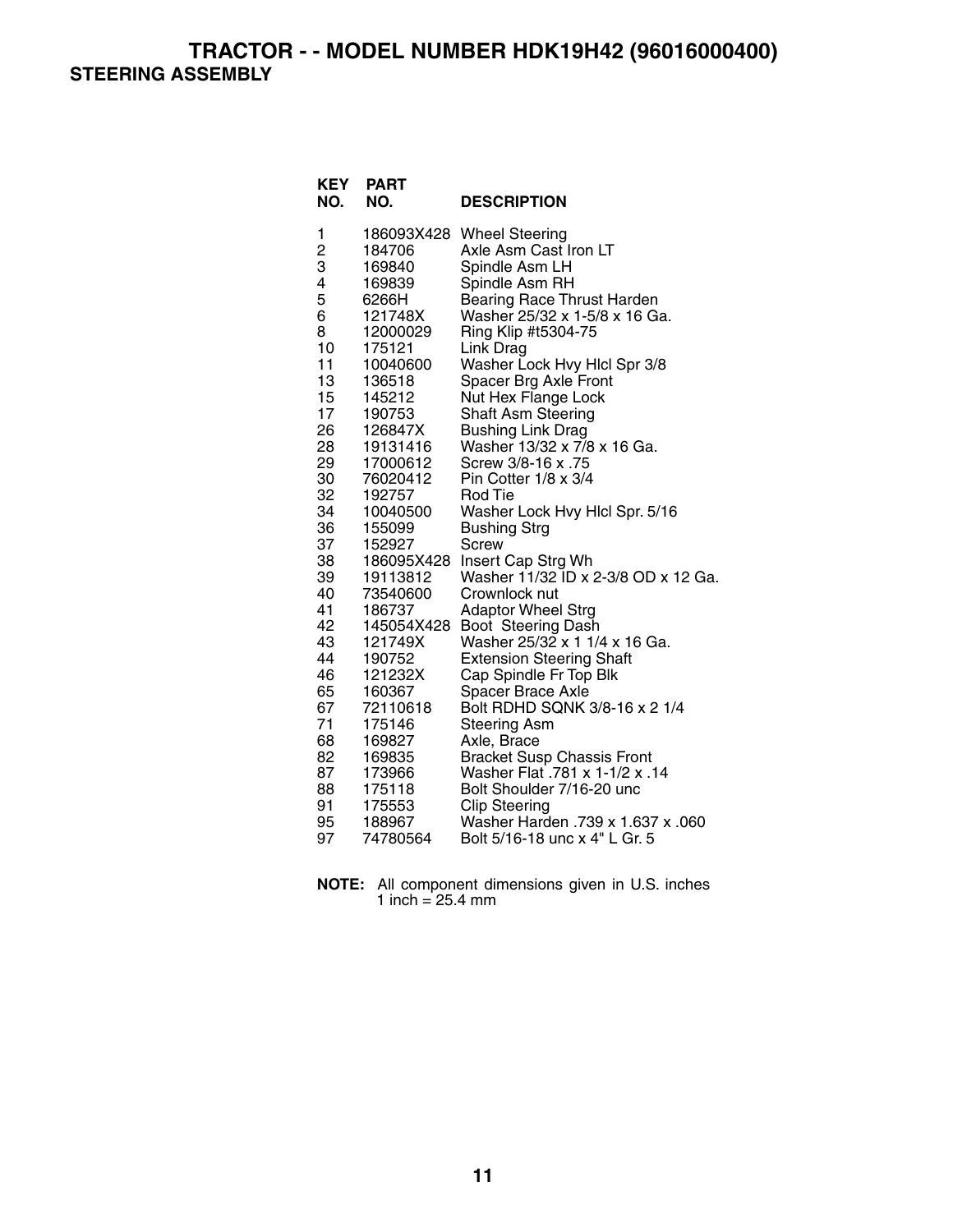# **TRACTOR - - MODEL NUMBER HDK19H42 (96016000400) SEAT ASSEMBLY**



|  | seat It.knob 9 |  |
|--|----------------|--|
|--|----------------|--|

| <b>KEY</b><br>NO. | <b>PART</b><br>NO. | <b>DESCRIPTION</b>             |
|-------------------|--------------------|--------------------------------|
|                   | 188705             | Seat                           |
| 2                 | 180166             | <b>Bracket Pivot Seat</b>      |
| 3                 | 71110616           | Bolt Fin Hex 3/8-16 unc x 1    |
| 4                 | 19131610           | Washer 13/32 x 1 x 10 Ga.      |
| 5                 | 145006             | Clip Push-In                   |
| 6                 | 73800600           | Nut Hex w/Ins, 3/8-16 unc      |
| 7                 | 124181X            | Spring Seat Cprsn 2 250 Blk Zi |
| 8                 | 17000616           | Screw 3/8-16 x 1.5 Smgml       |
| 9                 | 19131614           | Washer 13/32 x 1 x 14 Ga.      |
| 10                | 180186             | Pan Seat                       |
| 11                | 166369             | Knob Seat                      |
| 12                | 174648             | <b>Bracket Mounting Switch</b> |
|                   |                    |                                |

| KEY<br>NO.                                   | PART<br>NO.                                                               | <b>DESCRIPTION</b>                                                                                                                                                                               |
|----------------------------------------------|---------------------------------------------------------------------------|--------------------------------------------------------------------------------------------------------------------------------------------------------------------------------------------------|
| 13<br>14<br>15<br>16<br>17<br>21<br>22<br>24 | 121248X<br>72050412<br>134300<br>121250X<br>123976X<br>171852<br>73800500 | Bushing Snap Blk Nyl 50 ld<br>Bolt Rdhd Sqnk 1/4-20 x 1-1/2<br>Spacer Split 28x 88<br>Spring Cprsn<br>Nut Lock 1/4 Lge Flg Gr. 5 Zinc<br>Bolt Shoulder 5/16-18 unc<br>Nut Hex Lock W/Ins 5/16-18 |
|                                              | 19171912                                                                  | Washer 17/32 x 1-3/16 x 12 Ga.                                                                                                                                                                   |

**NOTE:** All component dimensions given in U.S. inches 1 inch = 25.4 mm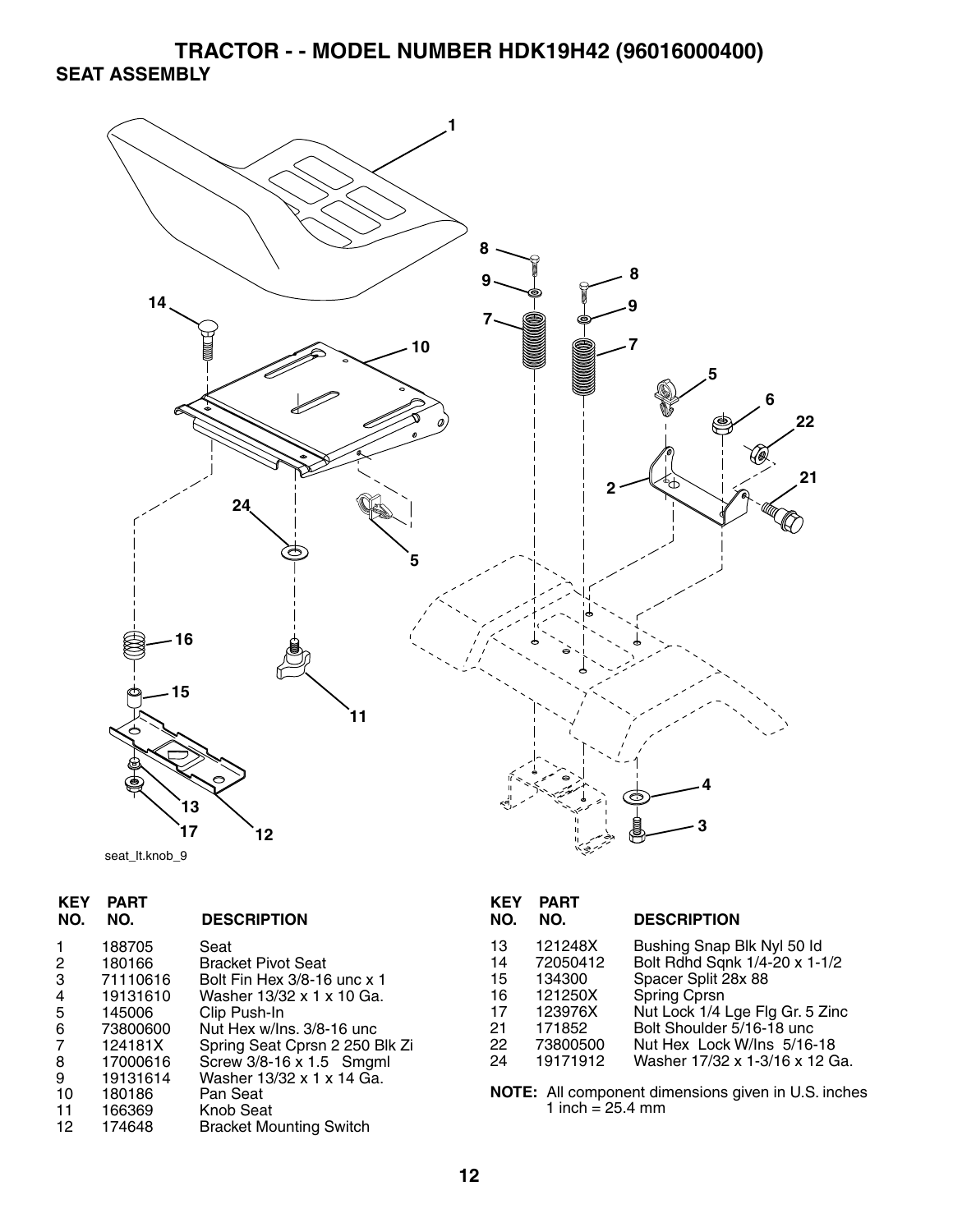#### **ENGINE**



| <b>KEY</b><br>NO. | PART<br>NO. | <b>DESCRIPTION</b>                                          |    |
|-------------------|-------------|-------------------------------------------------------------|----|
| 1                 | 170805      | Control, Throttle                                           |    |
| 2                 | 17720408    | Screw Hex Thd Cut 1/4-20 x 1/2                              |    |
| 3                 |             | Engine Kohler Model SV590<br>(Order Parts from Engine Mfg.) |    |
| 4                 | 188655      | Muffler                                                     |    |
| 8                 | 171877      | Bolt 5/16-18 unc x 3/4 w/Sems                               |    |
| 13                | 185909      | <b>Muffler Gasket</b>                                       |    |
| 14                | 148456      | Tube Oil Drain                                              |    |
| 23                | 169837      | Shield, Browning/Debris Guard                               |    |
| 29                | 137180      | Arrester, Spark                                             |    |
| 31                | 185534      | Tank, Fuel                                                  |    |
| 32                | 140527      | Cap, Fuel                                                   |    |
| 33                | 123487X     | Clamp, Hose Blk                                             |    |
| 37                | 137040      | Line, Fuel                                                  |    |
| 38                | 181654      | Plug Drain Oil Easy                                         |    |
| 44                | 17670412    | Screw Hex Wsh Thdrol 1/4-20 x 3/4                           |    |
|                   |             |                                                             | 13 |

engine-kohler\_42

| NO.                                 | NO.                                                              | <b>DESCRIPTION</b>                                                                                                                                                                  |
|-------------------------------------|------------------------------------------------------------------|-------------------------------------------------------------------------------------------------------------------------------------------------------------------------------------|
| 45<br>46<br>81<br>105<br>116<br>117 | 17000612<br>19091416<br>73510400<br>17120616<br>184362<br>188654 | Screw Hex Wsh Thdrol 3/8-16 x 3/4<br>Washer 9/32 x 7/8 x 16 Ga.<br>Nut Keps Hex 1/4-20 unc<br>Screw 3/8-16 x 1 Smgml Tap/R<br>Nut Hex Flange Toplock M8-1.25<br><b>Tube Exhaust</b> |
|                                     |                                                                  |                                                                                                                                                                                     |

**NOTE:** All component dimensions given in U.S. inches 1 inch = 25.4 mm

For engine service and replacement parts, call the toll free number for your engine manufacturer listed below:

| <b>Briggs &amp; Stratton</b> | 1-800-233-3723 |
|------------------------------|----------------|
| Kohler Co.                   | 1-800-544-2444 |
| <b>Tecumseh Products</b>     | 1-800-558-5402 |
| Honda Engines                | 1-800-426-7701 |
| Kawasaki                     | 1-949-460-5688 |
|                              |                |

**KEY PART**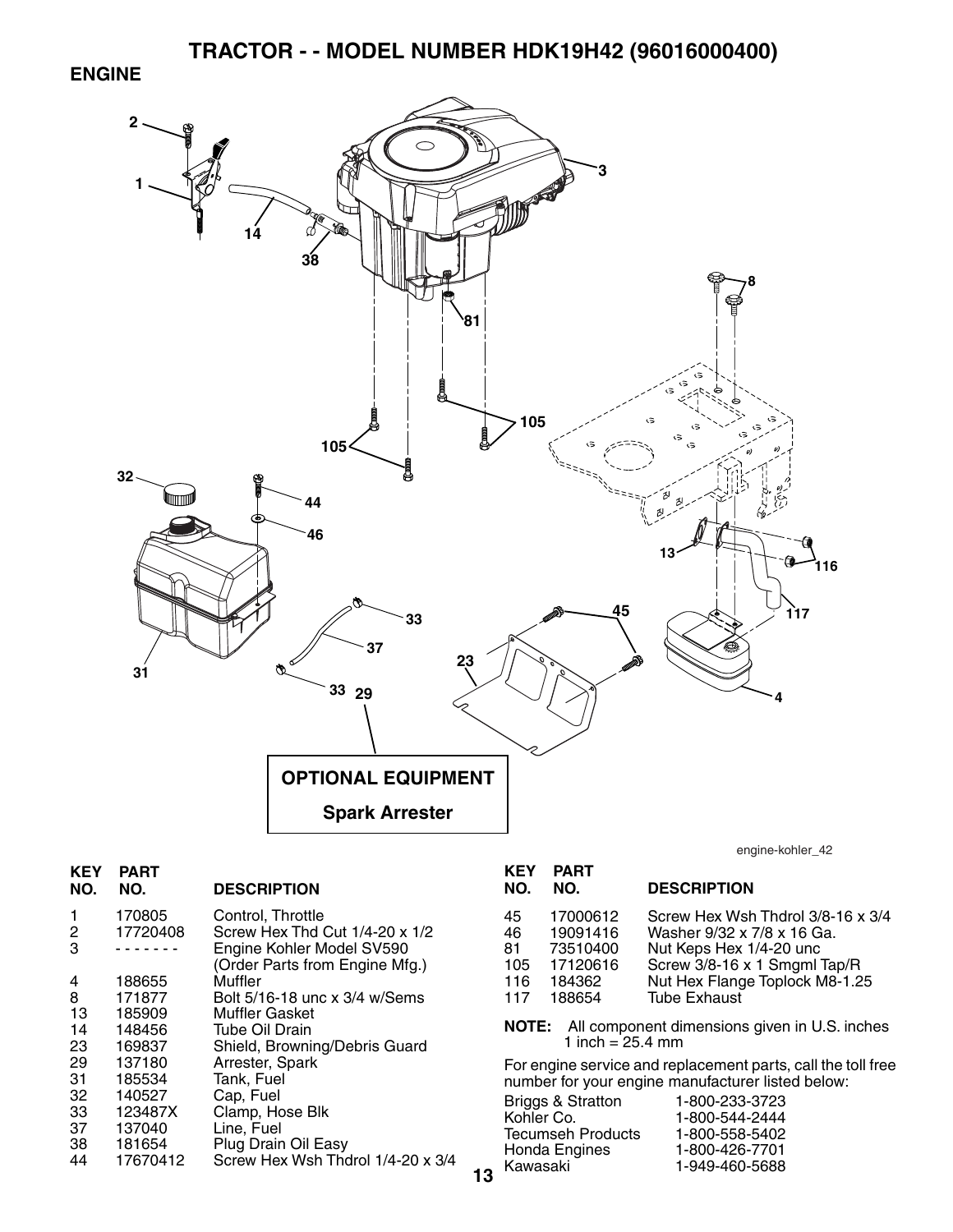**TRACTOR - - MODEL NUMBER HDK19H42 (96016000400) MOWER DECK** 

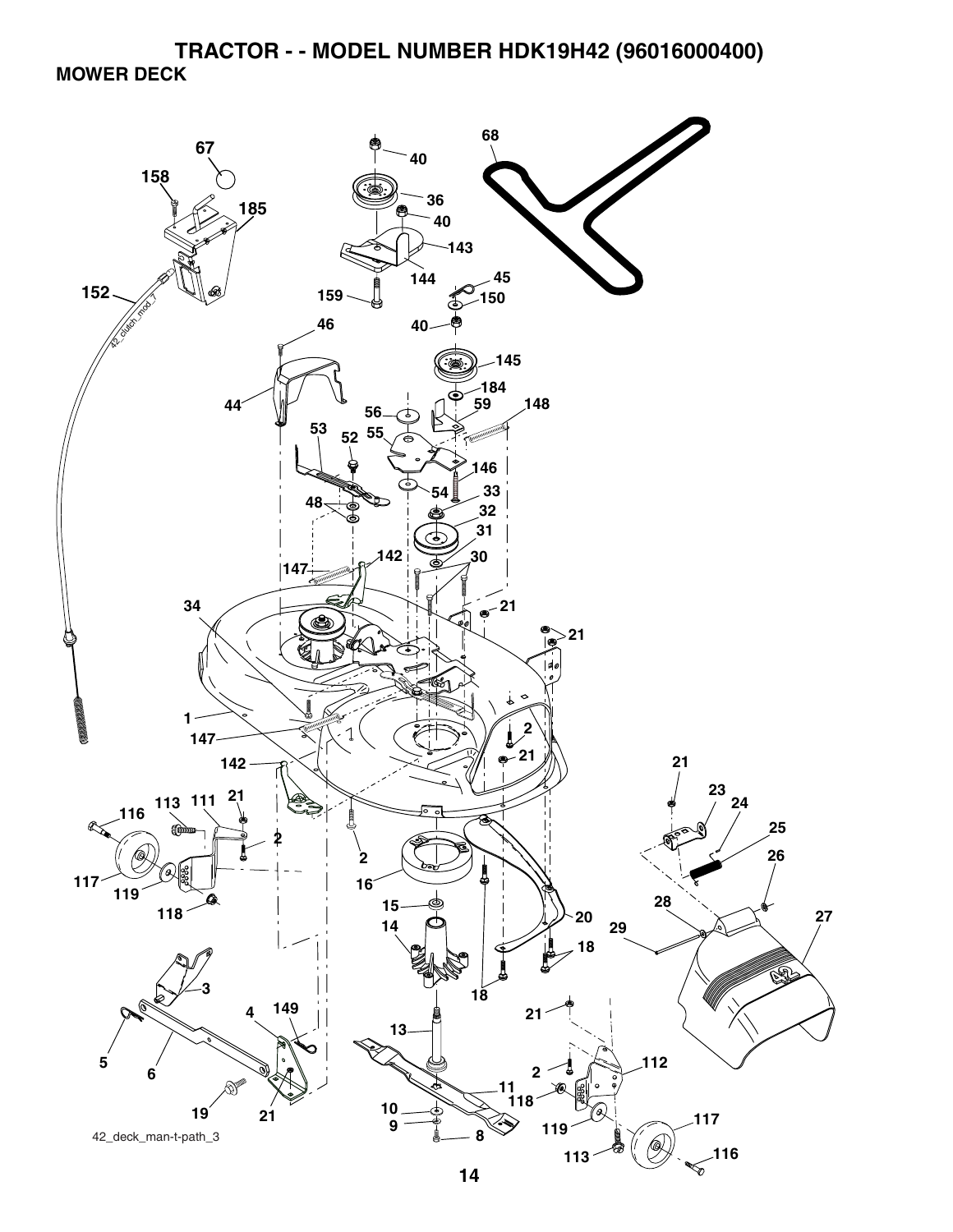### **TRACTOR - - MODEL NUMBER HDK19H42 (96016000400) MOWER DECK**

| <b>KEY</b><br>NO. | <b>PART</b><br>NO. | <b>DESCRIPTION</b>                                                                                                                                                                                                                                                                                                                             | <b>KEY</b><br>NO. | <b>PART</b><br>NO. | <b>DESCRIPTION</b>                                         |
|-------------------|--------------------|------------------------------------------------------------------------------------------------------------------------------------------------------------------------------------------------------------------------------------------------------------------------------------------------------------------------------------------------|-------------------|--------------------|------------------------------------------------------------|
| 1                 | 165892             | <b>Mower Deck</b>                                                                                                                                                                                                                                                                                                                              | 48                | 133944             | Washer, Hardened                                           |
| 2                 | 72140506           | <b>Bolt</b>                                                                                                                                                                                                                                                                                                                                    | 52                | 139888             | Bolt, Shoulder 5/16-18 unc                                 |
| 3                 | 138017             | Bracket Asm Fr. Sway Bar 3/42                                                                                                                                                                                                                                                                                                                  | 53                | 184907             | Arm Assembly, Pad, Brake                                   |
| 4                 | 165460             | Bracket Asm Deck 42" Sway Bar                                                                                                                                                                                                                                                                                                                  | 54                | 178515             | Washer, Hardened                                           |
| 5                 | 4939M              | <b>Retainer Spring</b>                                                                                                                                                                                                                                                                                                                         | 55                | 155046             | Arm, Idler                                                 |
| 6                 | 178024             | <b>Bar Sway Deck</b>                                                                                                                                                                                                                                                                                                                           | 56                | 165723             | Spacer, Retainer                                           |
| 8                 | 850857             | Bolt 3/8-24 x 1.25 Gr. 8 patched                                                                                                                                                                                                                                                                                                               | 59                | 141043             | <b>Guard TUV Idler</b>                                     |
| 9                 | 10030600           | Washer, Lock                                                                                                                                                                                                                                                                                                                                   | 67                | 171598             | Knob Round                                                 |
| 10                | 140296             | Washer, Hardened                                                                                                                                                                                                                                                                                                                               | 68                | 144959             | V-Belt, 42" Mower                                          |
|                   |                    | (The following Blades are available)                                                                                                                                                                                                                                                                                                           | 111               | 179292             | <b>Bracket Wheel Gauge LH</b>                              |
| 11                | 138971             | Blade Mower 42" Hi-Lift                                                                                                                                                                                                                                                                                                                        | 112               | 179293             | <b>Bracket Wheel RH</b>                                    |
|                   |                    | (for bagging and discharging)                                                                                                                                                                                                                                                                                                                  | 113               | 17000512           | Screw 5/16-18 x 3/4                                        |
| $ -$              | 134149             | Blade, Mulching 42" Std                                                                                                                                                                                                                                                                                                                        | 116               | 4898H              | Bolt, Shoulder                                             |
|                   |                    | (for mulching mowers only)                                                                                                                                                                                                                                                                                                                     | 117               | 188606             | Wheel, Gauge                                               |
| $\sim$ $-$        | 139775             | Blade Mulching 42" Premium                                                                                                                                                                                                                                                                                                                     | 118               | 73930600           | Nut Centerlock 3/8-16                                      |
|                   |                    | (For better wear when mulching)                                                                                                                                                                                                                                                                                                                | 119               | 19121414           | Washer 3/8 x 7/8 x 14 Ga.                                  |
| 13                | 137645             | Shaft Assembly, Mandrel, Vented                                                                                                                                                                                                                                                                                                                | 142               | 165890             | Arm Spring Brake Mower                                     |
| 14                | 128774             | Housing, Mandrel, Vented                                                                                                                                                                                                                                                                                                                       | 143               | 157109             | Bracket Arm Idler 42"                                      |
| 15                | 110485X            | Bearing, Ball, Mandrel                                                                                                                                                                                                                                                                                                                         | 144               | 158634             | Keeper Belt 42" Clutch Cable                               |
| 16                | 174493             | Stripper, Mandrel Deck                                                                                                                                                                                                                                                                                                                         | 145               | 165888             | Pulley Idler Flat                                          |
| 18                | 72140505           | Bolt, Carriage 5/16-18 x 5/8                                                                                                                                                                                                                                                                                                                   | 146               | 171977             | <b>Bolt Carriage Idler</b>                                 |
| 19                | 132827             | Bolt, Shoulder                                                                                                                                                                                                                                                                                                                                 | 147               | 131335             | <b>Spring Extension</b>                                    |
| 20                | 159770             | Baffle, Vortex                                                                                                                                                                                                                                                                                                                                 | 148               | 169022             | Spring Return Idler                                        |
| 21                | 73680500           | Nut                                                                                                                                                                                                                                                                                                                                            | 149               | 165898             | <b>Retainer Spring Yellow</b>                              |
| 23                | 177563             | Bracket, Deflector Mower 42"                                                                                                                                                                                                                                                                                                                   | 150               | 19091210           | Washer 9/32 x 3/4 x 10 Ga.                                 |
| 24                | 105304X            | Cap, Sleeve 80 x 112 Blk Mower                                                                                                                                                                                                                                                                                                                 | 152               | 169676             | Clutch Cable 42"                                           |
| 25                | 123713X            | Spring, Torsion, Deflector 2 52                                                                                                                                                                                                                                                                                                                | 158               | 17720408           | Screw Hex Thd Cut 1/4-20 x 1/2                             |
| 26                | 110452X            | Nut, Push Phos & Oil                                                                                                                                                                                                                                                                                                                           | 159               | 72140614           | Bolt Rdhd Sqn 3/8-16 unc x 1-3/4                           |
| 27                |                    | 130968X428 Shield, Deflector 42" Blk                                                                                                                                                                                                                                                                                                           | 184               | 19131410           | Washer 13/32 x 7/8 x 10 Ga.                                |
| 28                | 19111016           | Washer 11/32 x 5/8 x 16 Ga.                                                                                                                                                                                                                                                                                                                    | 185               | 188234             | <b>Head Asm Cable Clutch</b>                               |
| 29                | 131491             | Rod, Hinge 42" 6 75 W/G                                                                                                                                                                                                                                                                                                                        | 44                | 130794             | Mandrel Assembly (Includes Hous-                           |
| 30                | 173984             | <b>Screw Thdrol</b>                                                                                                                                                                                                                                                                                                                            |                   |                    | ing Shaft and Shaft Hardware Only                          |
| 31                | 187690             | Washer, Spacer Mower Vented                                                                                                                                                                                                                                                                                                                    |                   |                    | - Pulley Not Included)                                     |
| 32                | 153535             | Pulley, Mandrel                                                                                                                                                                                                                                                                                                                                | $\sim$ $\sim$     | 171491             | Replacement Mower, Complete                                |
| 33                | 178342             | Nut, Toplock                                                                                                                                                                                                                                                                                                                                   |                   |                    |                                                            |
| 34                | 72110612           | Bolt Carr SH 3/8-16 x 1-1/2 Gr.5                                                                                                                                                                                                                                                                                                               |                   |                    |                                                            |
| 36                | 131494             | Pulley, Idler, Flat                                                                                                                                                                                                                                                                                                                            |                   |                    |                                                            |
| 40                | 73900600           | Nut Lock 3/8-16                                                                                                                                                                                                                                                                                                                                |                   |                    |                                                            |
| 44                | 140088             | Guard, Mandrel, LH                                                                                                                                                                                                                                                                                                                             |                   |                    |                                                            |
| 45                | 4497H              | Retainer<br>$\mathbf{r}$ $\mathbf{r}$ $\mathbf{r}$ $\mathbf{r}$ $\mathbf{r}$ $\mathbf{r}$ $\mathbf{r}$ $\mathbf{r}$ $\mathbf{r}$ $\mathbf{r}$ $\mathbf{r}$ $\mathbf{r}$ $\mathbf{r}$ $\mathbf{r}$ $\mathbf{r}$ $\mathbf{r}$ $\mathbf{r}$ $\mathbf{r}$ $\mathbf{r}$ $\mathbf{r}$ $\mathbf{r}$ $\mathbf{r}$ $\mathbf{r}$ $\mathbf{r}$ $\mathbf{$ |                   |                    | <b>NOTE:</b> All component dimensions given in U.S. inches |

46 137729 Screw, Thdrol 1/4-20 x 5/8 T

1 inch = 25.4 mm